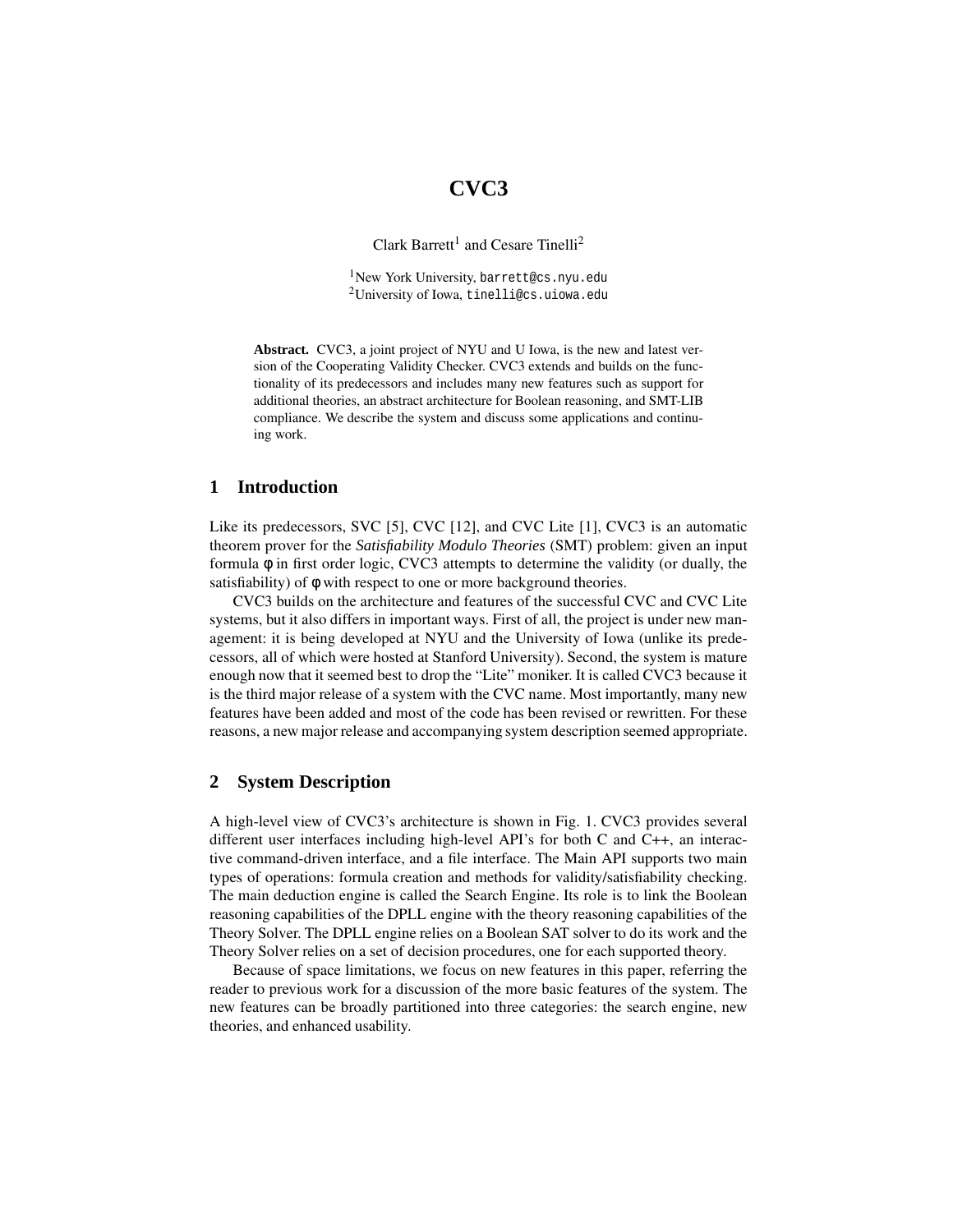

**Fig. 1.** CVC3 System design

#### **2.1 The Search Engine**

CVC3 features a new Search Engine. The Search Engine processes incoming queries, first using standard techniques to convert them into equisatisfiable formulas in conjunctive normal form. The Boolean structure is then fed to the DPLL Engine. One of the primary reasons for developing a new Search Engine was to make it easy to plug in different implementations of the DPLL Engine. To do this, a simple abstract API was developed based on the Extended Abstract DPLL Modulo Theories framework [3]. Ideas developed in this theoretical framework, such as theory propagation and splitting on demand, made it possible to implement a simple API that was rich enough to be practical and efficient. Implementations of this API are largely shielded from the rest of the system and communicate with the Search Engine using a simple minimal interface which references only basic data-structures for Boolean variables, literals, and clauses.

One measure of success is that we were quickly able to integrate two different SAT solvers. In fact, our experience has been that the main difficulty is not in implementing the API, but in adapting the SAT solvers to support necessary features like dynamic addition of clauses and variables. The SAT solvers currently available in CVC3 are zchaff [11] and MiniSat [7]. Another measure of success is that with the new Search Engine, CVC3 outperforms CVC Lite on nearly all benchmarks, typically by a factor of 2 or 3, but by up to an order of magnitude on benchmarks with significant Boolean structure.

#### **2.2 New Theories**

**Abstract Data Types.** While its predecessors could reason about simple aggregate data types like records and tuples, CVC3 has the ability to reason about arbitrary recursive and mutually recursive data types. A simple example of a recursive data type is the *list* type from LISP with constructors *null* and *cons* and selectors *car* and *cdr*. A simple example of a query that CVC3 can solve over this type is:  $\forall x : list. x = null \lor \exists yz. x =$  $cons(y, z)$ . The implementation is based on our abstract decision procedure described in [4].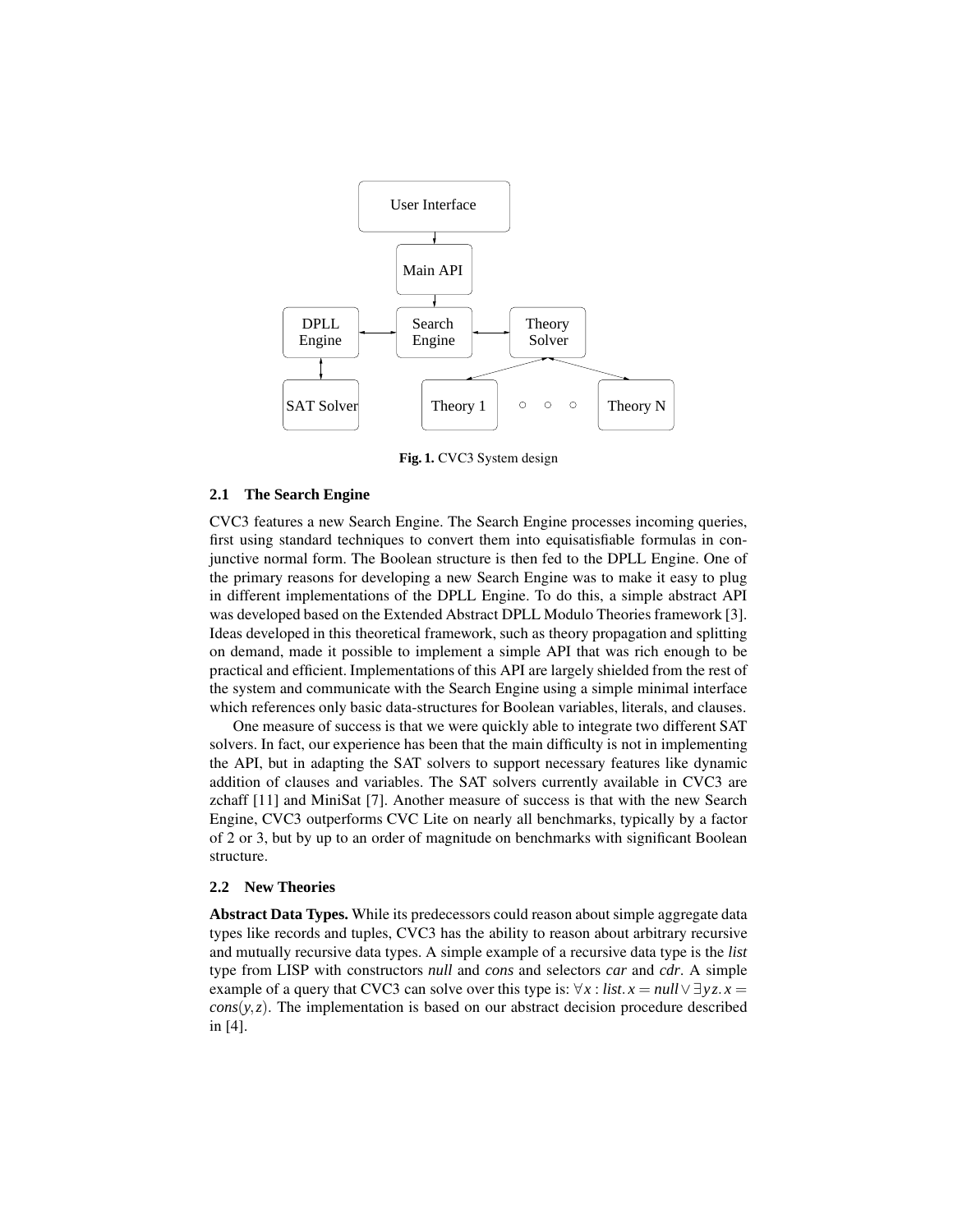**Bitvectors.** Support for a theory of bitvectors was a late addition to the CVC Lite system. In CVC3, the bitvector theory has been largely reworked with a resulting substantial improvement in performance. However, the implementation is still rather naive and based on a simple combination of pre-processing and bit-blasting. We consider improving the efficiency of bitvector reasoning to be an important research challenge.

**Quantifiers.** CVC3 treats quantified formulas as if they belonged to a separate "quantifier" theory. This convenient mechanism allows CVC3 to use a special strategy for quantified formulas: existential formulas are skolemized and then passed back to the main theory solver for additional processing; universal formulas are accumulated and a set of heuristics is used to instantiate the formulas with ground terms from other literals known to the theory solver. CVC3 contains a new instantiation mechanism that extends the "matching" techniques of the Simplify theorem prover [6]. CVC3 is significantly better than CVC Lite on formulas with quantifiers and our experiments on the SMT-LIB benchmarks indicate that it can solve more problems than other instantiation-based systems [9].

# **2.3 Enhanced Usability**

**SMT-LIB.** In order to support the SMT-LIB initiative, a powerful translation module was added to CVC Lite. It has been updated and improved in CVC3. This module is capable of translating benchmarks to and from the SMT-LIB format. The most difficult part of this is inferring the correct SMT-LIB logic based on syntactic properties of the benchmark. CVC3 has been used to verify the correct logic categorization of all benchmarks currently in the SMT-LIB library, and it is currently the standard for checking the syntax and categorization of new benchmarks submitted to the library.

**Model Generation.** An important feature of CVC3 is that it can produce concrete models after a satisfiable query. For example, instead of reporting  $x \neq y$ , CVC3 can assign actual values to *x* and *y*, such as  $x = 0$  and  $y = 1$ . This is useful for tools that use CVC3 as a back-end and need to provide meaningful feedback to the user. It should be mentioned that this feature was already present in CVC Lite, but it was added after the system description was published and so is worth emphasizing here.

**Incremental Use.** It has always been possible to use the CVC tools incrementally using a stack-based push and pop mechanism. Several new features have been added to aid incremental use. First of all, the Minisat implementation of the DPLL Engine has been enhanced to be incremental. This means that it is possible to reuse lemmas learned from one query in another related query. Second, it is possible to search for additional models after a model has been found by using a "continue" command. Finally, it is also possible to search for models that satisfy an additional assumption. This is implemented with a command called "restart". The restart command is is useful for refining abstractions and has been implemented in such a way that the work done in finding the first model can be reused, which is important for efficiency.

# **3 Conclusion**

CVC3 aims to continue the tradition of its predecessors by providing a free, robust, automatic, and feature-rich tool suitable for a variety of research and industrial applications. Some applications of previous versions of CVC include a proof-producing